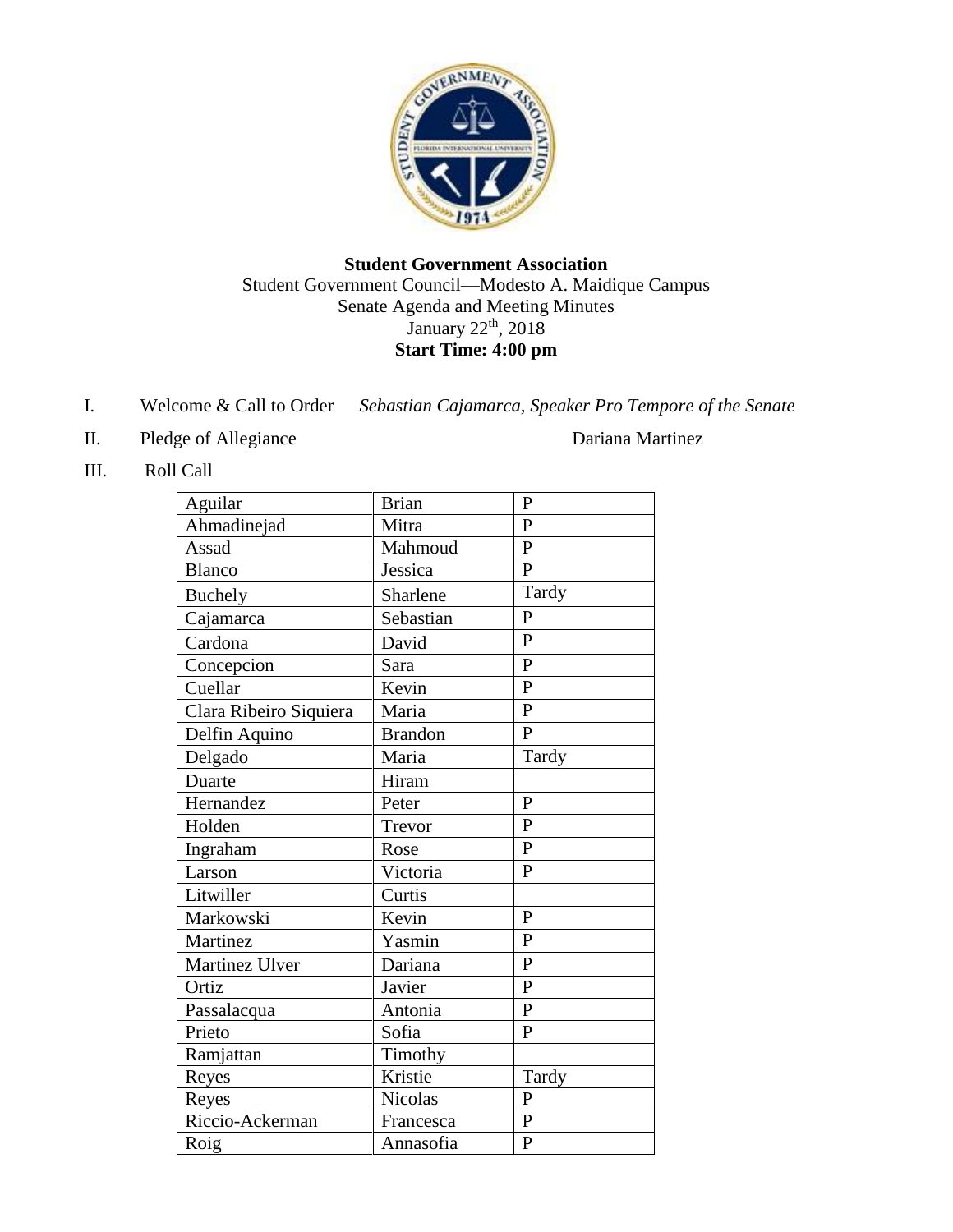| Sardinas  | Allison       |  |
|-----------|---------------|--|
| Santos    | Samuel        |  |
| Sharma    | Himanshi      |  |
| Toussaint | Cassidie-Anne |  |
| Vargas    | Paulo         |  |
| Watson    | Aujanae       |  |
| 29/34     |               |  |

# IV. Approval of the minutes

1. Senator Martinez moves to approve last week's minutes. Senator Aquino seconds. Motion passes.

### V. Old Business

- A. Deputy Elections Commissioner (1)
- B. Elections of Board Member (5)
	- 1. Alex Manfredi
		- i. Senator Cuellar motions to close 5-minute question period. Senator Watson seconds. Motion passes

| Aguilar                | <b>Brian</b>   | Abstain     |
|------------------------|----------------|-------------|
| Ahmadinejad            | Mitra          | Abstain     |
| Assad                  | Mahmoud        | Abstain     |
| <b>Blanco</b>          | Jessica        | Y           |
| <b>Buchely</b>         | Sharlene       |             |
| Cajamarca              | Sebastian      | Y           |
| Cardona                | David          | $\mathbf Y$ |
| Concepcion             | Sara           | $\mathbf Y$ |
| Cuellar                | Kevin          | Y           |
| Clara Ribeiro Siquiera | Maria          | $\mathbf Y$ |
| Delfin Aquino          | <b>Brandon</b> | Y           |
| Delgado                | Maria          |             |
| Duarte                 | Hiram          |             |
| Hernandez              | Peter          | Y           |
| Holden                 | Trevor         | $\mathbf Y$ |
| Ingraham               | Rose           | $\mathbf Y$ |
| Larson                 | Victoria       | Y           |
| Litwiller              | Curtis         |             |
| Martinez               | Yasmin         | Y           |
| Martinez Ulver         | Dariana        | Y           |
| Ortiz                  | Javier         | $\mathbf Y$ |
| Passalacqua            | Antonia        | $\mathbf Y$ |
| Prieto                 | Sofia          | Y           |
| Ramjattan              | Timothy        |             |
| Reyes                  | Kristie        |             |
| Reyes                  | Nicolas        | $\mathbf Y$ |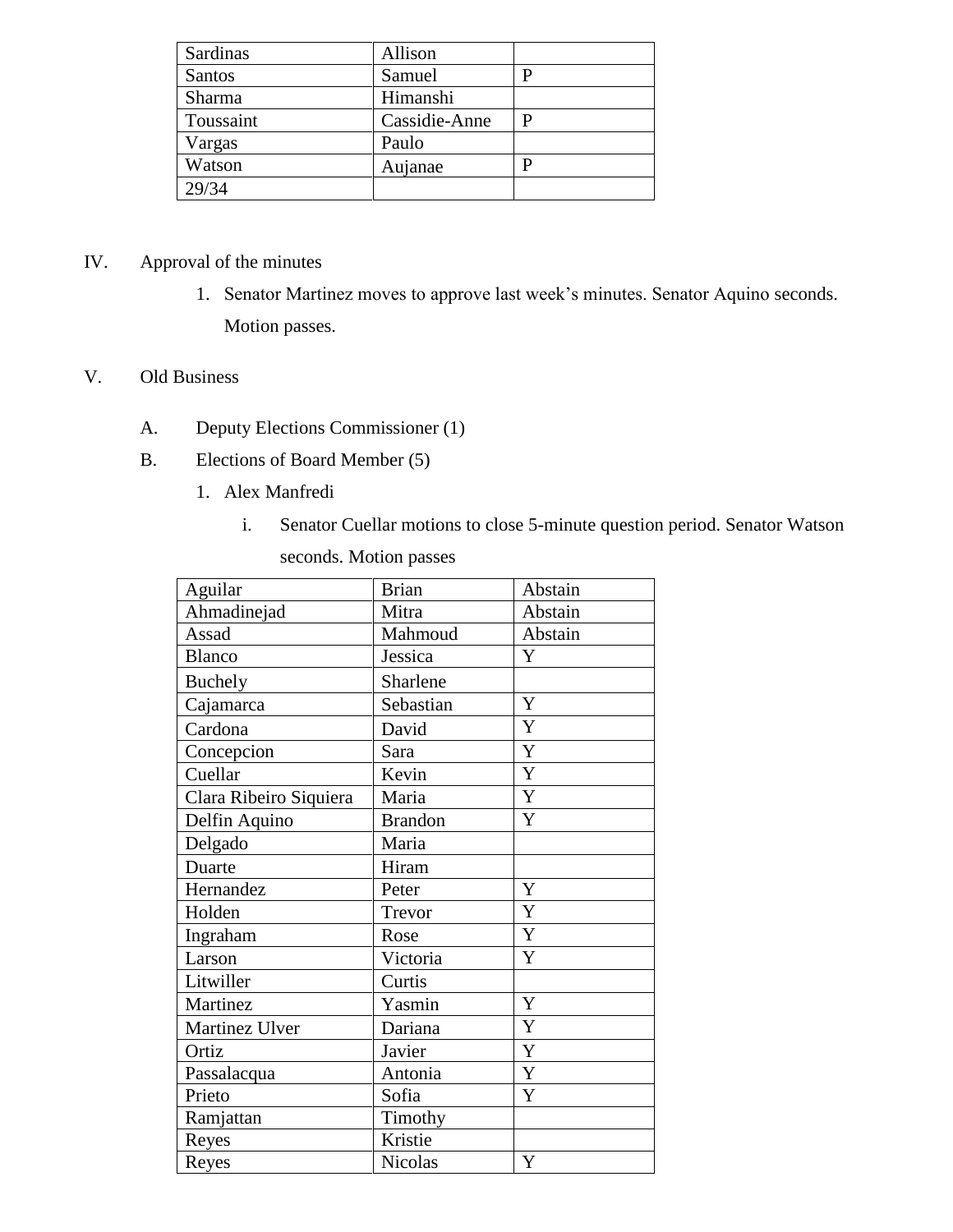| Riccio-Ackerman | Francesca     |   |
|-----------------|---------------|---|
| Roig            | Annasofia     |   |
| Sardinas        | Allison       |   |
| Sharma          | Himanshi      |   |
| Toussaint       | Cassidie-Anne | N |
| Vargas          | Paulo         |   |
| Watson          | Aujanae       |   |
| $20 - 1 - 3$    |               |   |

- ii. Confirmed: 20-1-3
- 2. Labib Ahmed
	- i. Senator Hernandez moves to end 5-minute question period. Senator Passalacqua

seconds. Motion passes.

| Aguilar                | <b>Brian</b>   | Abstain        |
|------------------------|----------------|----------------|
| Ahmadinejad            | Mitra          | Y              |
| Assad                  | Mahmoud        | $\mathbf Y$    |
| Blanco                 | Jessica        | Y              |
| Buchely                | Sharlene       |                |
| Cajamarca              | Sebastian      | Y              |
| Cardona                | David          | $\overline{Y}$ |
| Concepcion             | Sara           | Y              |
| Cuellar                | Kevin          | Y              |
| Clara Ribeiro Siquiera | Maria          | $\overline{Y}$ |
| Delfin Aquino          | <b>Brandon</b> | Y              |
| Delgado                | Maria          |                |
| Duarte                 | Hiram          |                |
| Hernandez              | Peter          | Y              |
| Holden                 | Trevor         | $\overline{Y}$ |
| Ingraham               | Rose           | $\mathbf N$    |
| Larson                 | Victoria       | $\overline{N}$ |
| Litwiller              | Curtis         |                |
| Martinez               | Yasmin         | Y              |
| Martinez Ulver         | Dariana        | $\mathbf Y$    |
| Ortiz                  | Javier         | $\overline{Y}$ |
| Passalacqua            | Antonia        |                |
| Prieto                 | Sofia          | Y              |
| Ramjattan              | Timothy        |                |
| Reyes                  | Kristie        |                |
| Reyes                  | <b>Nicolas</b> | Abstain        |
| Riccio-Ackerman        | Francesca      | Y              |
| Roig                   | Annasofia      | Y              |
| <b>Sardinas</b>        | Allison        |                |
| Sharma                 | Himanshi       |                |
| Toussaint              | Cassidie-Anne  | N              |
| Vargas                 | Paulo          |                |
| Watson                 | Aujanae        | Y              |
| $18 - 3 - 2$           |                |                |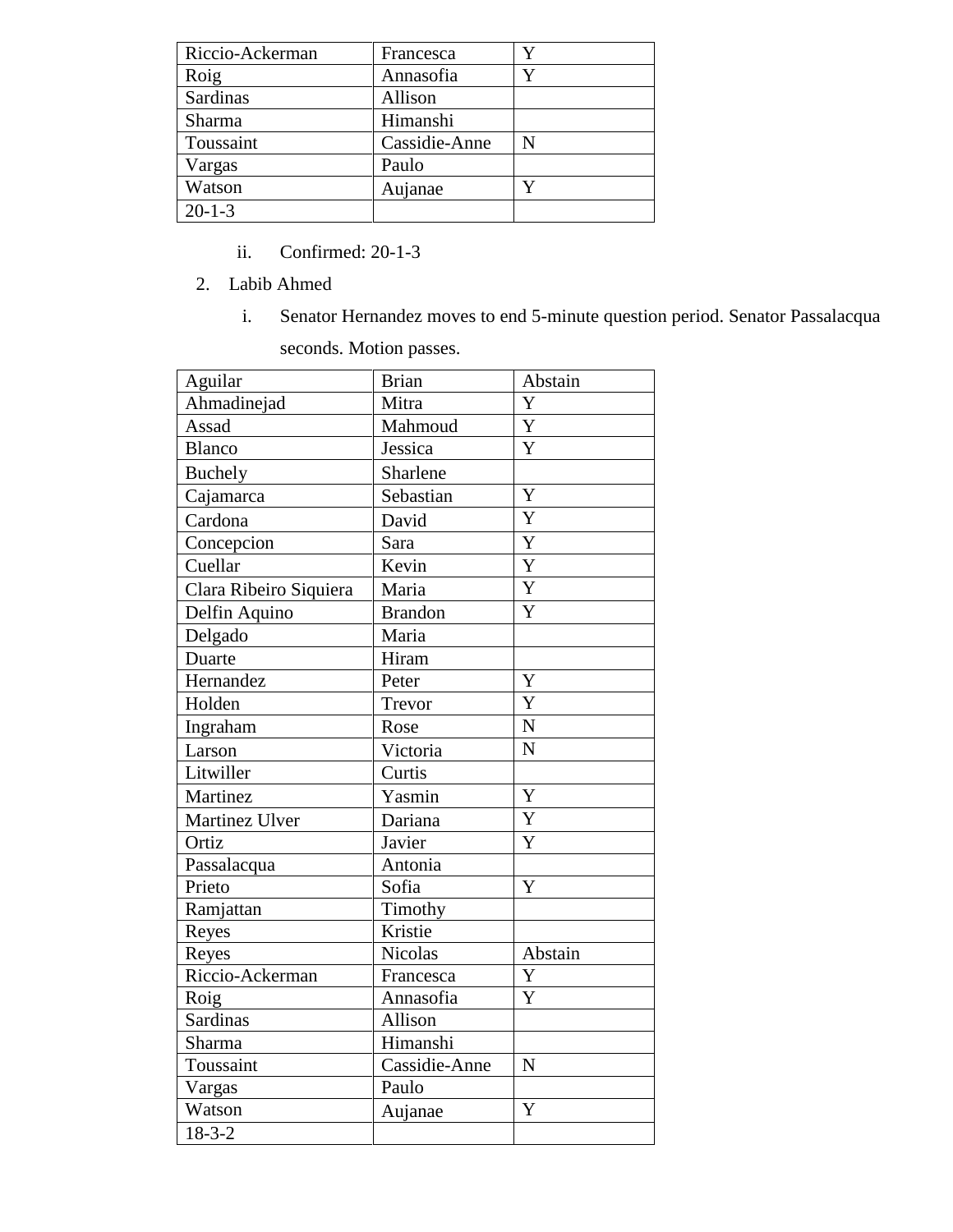- ii. Confirmed : 18-3-2
- 3. Stephanie Gonzalez
	- i. Senator Ingraham moves to end 5-minute question period. Senator Aquino

seconds. Motion passes.

| Aguilar                | <b>Brian</b>   | Abstain               |
|------------------------|----------------|-----------------------|
| Ahmadinejad            | Mitra          | Y                     |
| Assad                  | Mahmoud        | Y                     |
| <b>Blanco</b>          | Jessica        | Y                     |
| <b>Buchely</b>         | Sharlene       |                       |
| Cajamarca              | Sebastian      | Y                     |
| Cardona                | David          | $\overline{Y}$        |
| Concepcion             | Sara           | Abstain               |
| Cuellar                | Kevin          | Y                     |
| Clara Ribeiro Siquiera | Maria          | Abstain               |
| Delfin Aquino          | <b>Brandon</b> | Y                     |
| Delgado                | Maria          |                       |
| Duarte                 | Hiram          |                       |
| Hernandez              | Peter          |                       |
| Holden                 | Trevor         | Y                     |
| Ingraham               | Rose           | Abstain               |
| Larson                 | Victoria       | Y                     |
| Litwiller              | Curtis         |                       |
| Martinez               | Yasmin         | Y                     |
| Martinez Ulver         | Dariana        |                       |
| Ortiz                  | Javier         | Y                     |
| Passalacqua            | Antonia        | $\overline{Y}$        |
| Prieto                 | Sofia          | $\overline{\text{Y}}$ |
| Ramjattan              | Timothy        |                       |
| Reyes                  | Kristie        | Y                     |
| Reyes                  | <b>Nicolas</b> | Y                     |
| Riccio-Ackerman        | Francesca      | Y                     |
| Roig                   | Annasofia      | $\overline{\text{Y}}$ |
| Sardinas               | Allison        |                       |
| Sharma                 | Himanshi       |                       |
| Toussaint              | Cassidie-Anne  | $\mathbf N$           |
| Vargas                 | Paulo          |                       |
| Watson                 | Aujanae        | $\overline{\text{Y}}$ |
| $18 - 1 - 3$           |                |                       |

- ii. Confirmed 18-1-3
- 4. Crisenia Grullon
	- i. Senator Watson moves to extend question and answer period by 3 minutes. Senator Toussaint seconds. Motion passes.
	- ii. Senator Blanco moves to extend question and answer period by 3 minutes. Senator Toussaint seconds. Motion passes.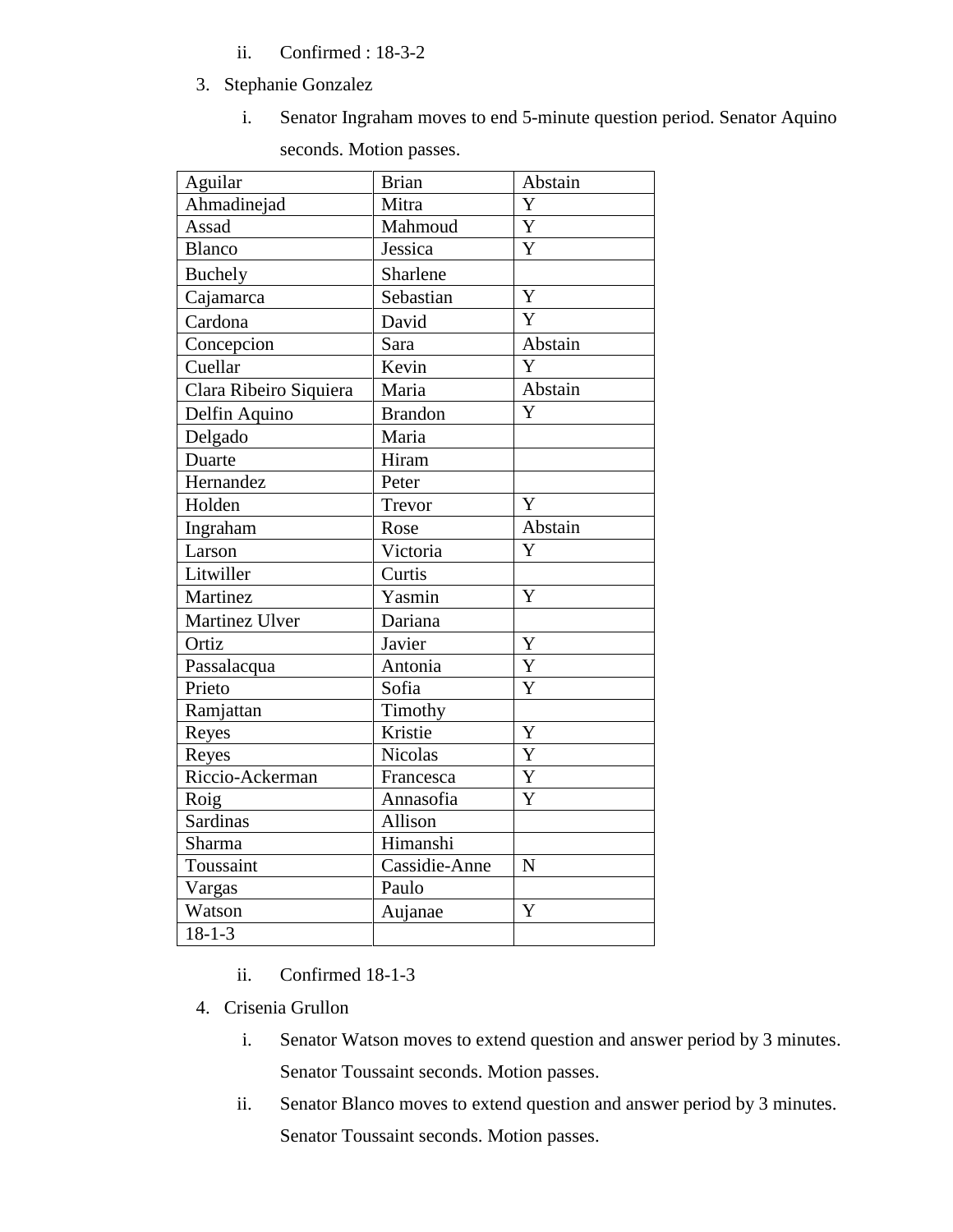- iii. Senator Toussaint moves to close question and answer period. Senator Ingraham seconds. Motion passes.
- iv. Senator Ingraham moves to go into discussion period for 5-minutes. Senator Toussaint seconds. Motion passes.
- v. Senator Riccio-Ackerman moves to extend discussion period by 10-minutes. Senator Watson seconds. Motion passes.
- vi. Senator Passalacqua moves to end discussion period. Senator Cuellar seconds. Motion passes.

| Aguilar                | <b>Brian</b>   | Y                       |
|------------------------|----------------|-------------------------|
| Ahmadinejad            | Mitra          | $\overline{\text{Y}}$   |
| Assad                  | Mahmoud        | Y                       |
| <b>Blanco</b>          | Jessica        | $\overline{N}$          |
| <b>Buchely</b>         | Sharlene       | $\overline{N}$          |
| Cajamarca              | Sebastian      | Y                       |
| Cardona                | David          | Abstain                 |
| Concepcion             | Sara           | $\overline{N}$          |
| Cuellar                | Kevin          | Abstain                 |
| Clara Ribeiro Siquiera | Maria          | Abstain                 |
| Delfin Aquino          | <b>Brandon</b> | $\mathbf N$             |
| Delgado                | Maria          |                         |
| Duarte                 | Hiram          |                         |
| Hernandez              | Peter          | Abstain                 |
| Holden                 | Trevor         | $\overline{\mathbf{N}}$ |
| Ingraham               | Rose           | Y                       |
| Larson                 | Victoria       | $\overline{N}$          |
| Litwiller              | Curtis         |                         |
| Martinez               | Yasmin         | Abstain                 |
| Martinez Ulver         | Dariana        | $\mathbf N$             |
| Ortiz                  | Javier         | Y                       |
| Passalacqua            | Antonia        | Abstain                 |
| Prieto                 | Sofia          | Abstain                 |
| Ramjattan              | Timothy        |                         |
| Reyes                  | Kristie        | Abstain                 |
| Reyes                  | Nicolas        | Y                       |
| Riccio-Ackerman        | Francesca      | $\overline{N}$          |
| Roig                   | Annasofia      | Y                       |
| <b>Sardinas</b>        | Allison        |                         |
| Sharma                 | Himanshi       |                         |
| Toussaint              | Cassidie-Anne  | N                       |
| Vargas                 | Paulo          |                         |
| Watson                 | Aujanae        | $\mathbf N$             |
| $8 - 10 - 8$           |                |                         |

#### vii. Not confirmed 8-10-8

C. Elections of College of Art, Science, and Education Senator (2)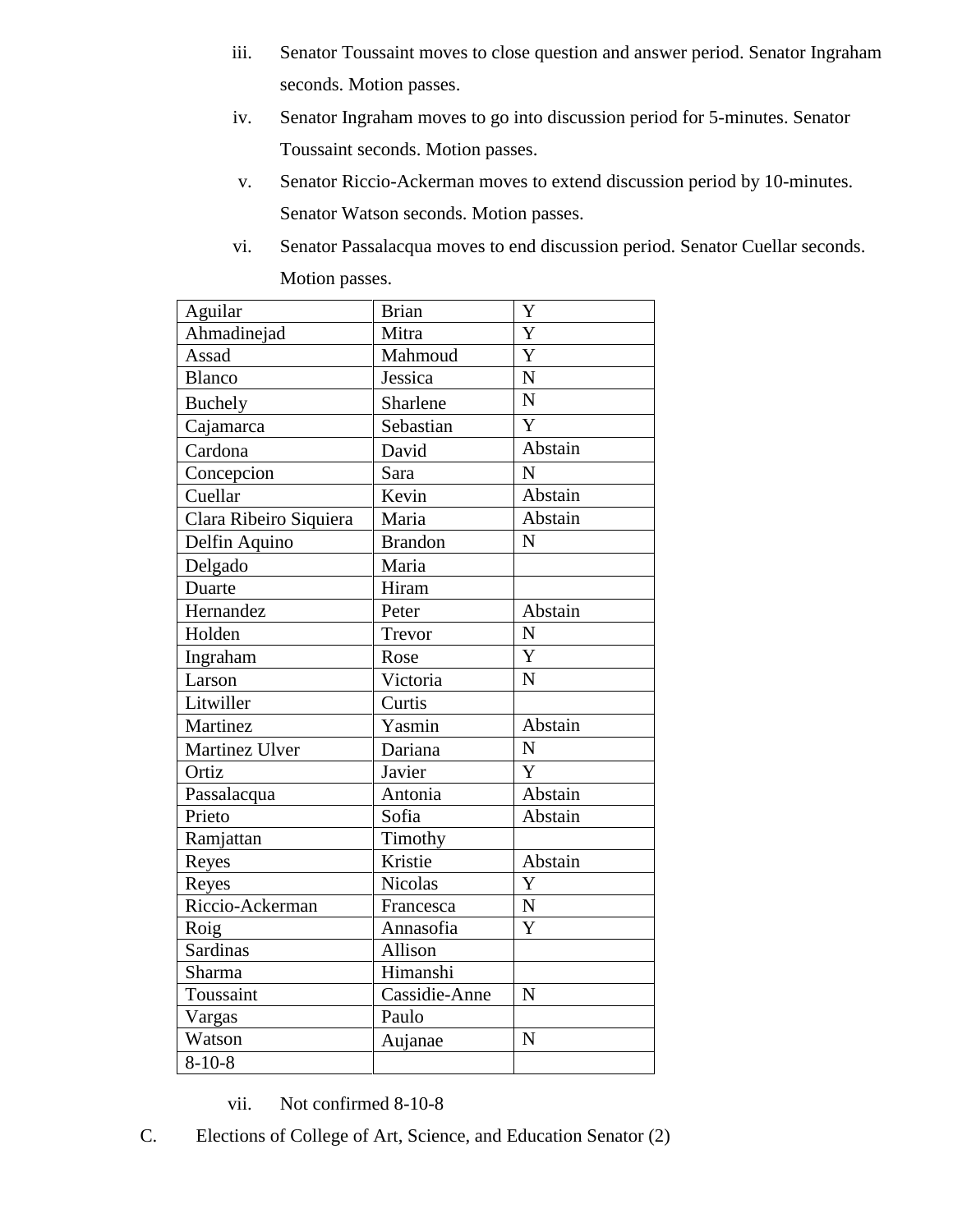- D. Elections of Public Health and Social Work Senator (1)
- E. Elections of SIPA Senator (2)
	- 1. Samuel Santos
		- i. Senator Ingraham moves to close 5-minute question and answer period. Senator Toussaint seconds. Motion passes.
	- 2. Isabella Dawson
	- 3. Kevin Markowski
		- i. Senator Watson moves to close 5-minutes question and answer period. Senator Toussaint seconds. Motion passes.

| Aguilar                | <b>Brian</b>   | Abstain          |
|------------------------|----------------|------------------|
| Ahmadinejad            | Mitra          | Kevin, Abstain   |
| Assad                  | Mahmoud        | Kevin, Samuel    |
| <b>Blanco</b>          | Jessica        | Kevin, Samuel    |
| Buchely                | Sharlene       | Samuel, Abstain  |
| Cajamarca              | Sebastian      | Samuel, Abstain  |
| Cardona                | David          | Kevin, Samuel    |
| Concepcion             | Sara           | Kevin, Samuel    |
| Cuellar                | Kevin          | Kevin, Samuel    |
| Clara Ribeiro Siquiera | Maria          | Kevin, Abstain   |
| Delfin Aquino          | <b>Brandon</b> | Kevin, Samuel    |
| Delgado                | Maria          |                  |
| Duarte                 | Hiram          |                  |
| Hernandez              | Peter          | Samuel, Isabella |
| Holden                 | Trevor         | Kevin, Samuel    |
| Ingraham               | Rose           | Kevin, Isabella  |
| Larson                 | Victoria       | Kevin, Isabella  |
| Litwiller              | Curtis         |                  |
| Martinez               | Yasmin         | Kevin, Samuel    |
| Martinez Ulver         | Dariana        | Samuel, Abstain  |
| Ortiz                  | Javier         | Kevin, Isabella  |
| Passalacqua            | Antonia        | Samuel, Isabella |
| Prieto                 | Sofia          | Samuel, Abstain  |
| Ramjattan              | Timothy        |                  |
| Reyes                  | Kristie        | Samuel, Kevin    |
| Reyes                  | <b>Nicolas</b> |                  |
| Riccio-Ackerman        | Francesca      | Samuel, Kevin    |
| Roig                   | Annasofia      | Samuel, Kevin    |
| <b>Sardinas</b>        | Allison        |                  |
| Sharma                 | Himanshi       |                  |
| Toussaint              | Cassidie-Anne  | Kevin, Isabella  |
| Vargas                 | Paulo          |                  |
| Watson                 | Aujanae        | Kevin, Samuel    |
| Kevin:18, Samuel:18,   |                |                  |
| Isabella: 6            |                |                  |

4. Confirmed Samuel Santos and Kevin Markowski